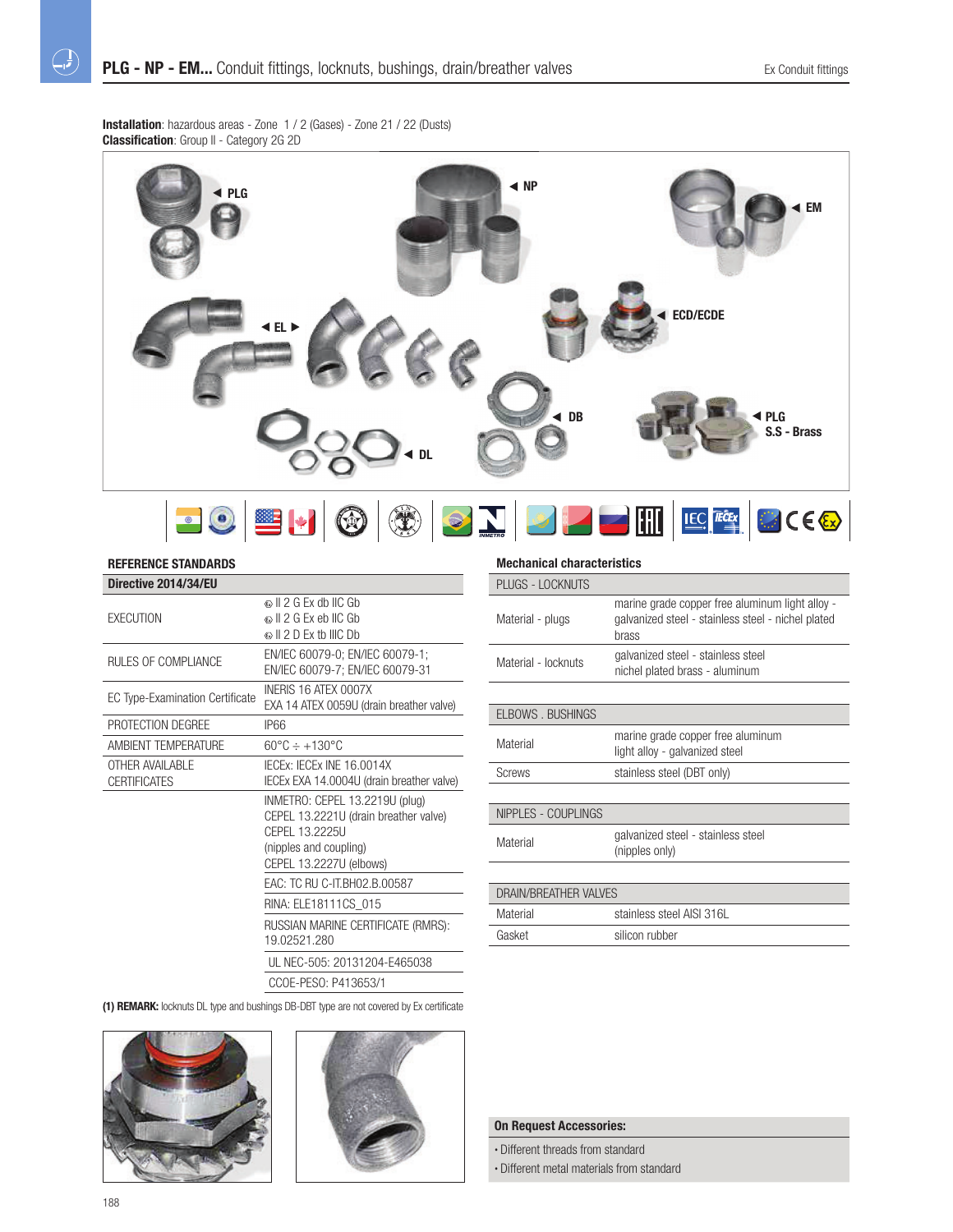## **Technical Features**

| <b>DETAIL "A"</b> |            |  |
|-------------------|------------|--|
| <b>MALE PLUGS</b> |            |  |
| <b>TYPE</b>       | ØD         |  |
| PLG1              | 1/2"       |  |
| PLG <sub>2</sub>  | 3/4"       |  |
| PLG3              | 1"         |  |
| PLG4              | $1 - 1/4"$ |  |
| PLG5              | $1 - 1/2"$ |  |
| PLG6              | 2"         |  |
| PLG7              | $2 - 1/2"$ |  |
| PLG8              | 3"         |  |
| PLG9              | $3 - 1/2"$ |  |
| PLG10             | 4"         |  |
| PLG11             | 5"         |  |
| PLG12             | 6"         |  |

| <b>DETAIL "B"</b> |            |  |
|-------------------|------------|--|
| <b>NIPPLES</b>    |            |  |
| <b>TYPE</b>       | ØD         |  |
| NP <sub>1</sub>   | 1/2"       |  |
| NP <sub>2</sub>   | 3/4"       |  |
| NP <sub>3</sub>   | 1"         |  |
| NP4               | $1 - 1/4"$ |  |
| NP <sub>5</sub>   | $1 - 1/2"$ |  |
| NP <sub>6</sub>   | 2"         |  |
| NP7               | $2 - 1/2"$ |  |
| NP <sub>8</sub>   | 3"         |  |
| NP <sub>9</sub>   | $3 - 1/2"$ |  |
| <b>NP10</b>       | 4"         |  |
| <b>NP11</b>       | 5"         |  |
| <b>NP12</b>       | 6"         |  |

| <b>DETAIL "C"</b> |  |  |
|-------------------|--|--|
| <b>COUPLING</b>   |  |  |
| ØD                |  |  |
| 1/2"              |  |  |
| 3/4"              |  |  |
| 1"                |  |  |
| $1 - 1/4"$        |  |  |
| $1 - 1/2"$        |  |  |
| 2"                |  |  |
| $2 - 1/2"$        |  |  |
| 3"                |  |  |
| $3 - 1/2"$        |  |  |
| 4"                |  |  |
| 5"                |  |  |
| 6"                |  |  |
|                   |  |  |







| DETAIL "D"                             |            |  |
|----------------------------------------|------------|--|
| 90deg ELBOWS<br><b>FEMALE - FEMALE</b> |            |  |
| <b>TYPE</b>                            | ØD         |  |
| ELF1                                   | 1/2"       |  |
| ELF <sub>2</sub>                       | 3/4"       |  |
| ELF <sub>3</sub>                       | 1"         |  |
| ELF4                                   | $1 - 1/4"$ |  |
| FLF <sub>5</sub>                       | $1 - 1/2"$ |  |
| ELF6                                   | 2"         |  |
| ELF7                                   | $2 - 1/2"$ |  |
| ELF8                                   | 3"         |  |
| ELF9                                   | $3 - 1/2"$ |  |
| <b>FLF10</b>                           | 4"         |  |
| <b>FLF11</b>                           | 5"         |  |
| ELF12                                  | 6"         |  |

ØD







|            | <b>DETAIL "F"</b>                  |            | ÷                              |  |
|------------|------------------------------------|------------|--------------------------------|--|
|            | 90deg ELBOWS<br><b>MALE - MALE</b> |            | $\cong$<br>$\mathbf{I}$<br>PLG |  |
| ØD         | <b>TYPE</b>                        | ØD         |                                |  |
| 1/2"       | ELM1                               | 1/2"       |                                |  |
| 3/4"       | ELM2                               | 3/4"       |                                |  |
| 1"         | ELM3                               | 1"         |                                |  |
| $1 - 1/4"$ | ELM4                               | $1 - 1/4"$ | 4                              |  |
| $1 - 1/2"$ | ELM <sub>5</sub>                   | $1 - 1/2"$ |                                |  |
| 2"         | ELM6                               | 2"         |                                |  |
| $2 - 1/2"$ | ELM7                               | $2 - 1/2"$ |                                |  |
| 3"         | ELM8                               | 3"         |                                |  |
| $3 - 1/2"$ | ELM9                               | $3 - 1/2"$ |                                |  |
| 4"         | ELM10                              | 4"         |                                |  |
| 5"         | ELM11                              | 5"         |                                |  |
| 6"         | ELM12                              | 6"         |                                |  |

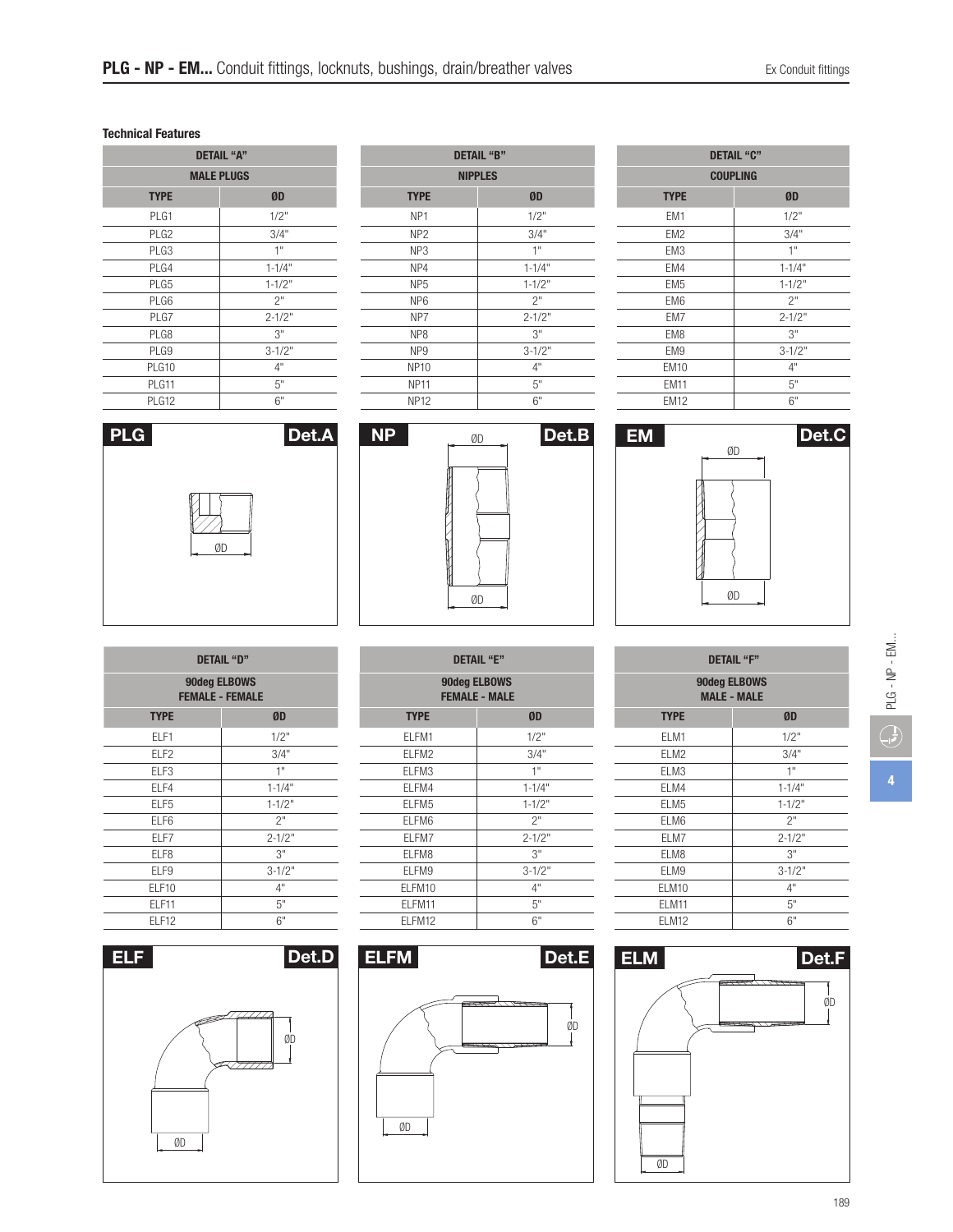# **Technical Features**

 $\bigoplus$ 

| <b>DETAIL "G"</b>   |            |  |
|---------------------|------------|--|
| <b>LOCKNUTS (*)</b> |            |  |
| <b>TYPE</b>         | ØD         |  |
| DL <sub>1</sub>     | 1/2"       |  |
| DL <sub>2</sub>     | 3/4"       |  |
| DL <sub>3</sub>     | 1"         |  |
| DL <sub>4</sub>     | $1 - 1/4"$ |  |
| DL <sub>5</sub>     | $1 - 1/2"$ |  |
| DL <sub>6</sub>     | 2"         |  |
| DL7                 | $2 - 1/2"$ |  |
| DL <sub>8</sub>     | 3"         |  |
| <b>DL10</b>         | 4"         |  |

| <b>DETAIL "H"</b>   |            |  |
|---------------------|------------|--|
| <b>BUSHINGS (*)</b> |            |  |
| <b>TYPE</b>         | ØD         |  |
| DB1                 | 1/2"       |  |
| DB <sub>2</sub>     | 3/4"       |  |
| DB <sub>3</sub>     | 1"         |  |
| DB4                 | $1 - 1/4"$ |  |
| DB <sub>5</sub>     | $1 - 1/2"$ |  |
| DB <sub>6</sub>     | 2"         |  |
| DB7                 | $2 - 1/2"$ |  |
| DB8                 | 3"         |  |
| <b>DB10</b>         | 4"         |  |

| <b>DETAIL "I"</b>                               |            |
|-------------------------------------------------|------------|
| <b>BUSHINGS</b><br><b>WITH EARTH SCREWS (*)</b> |            |
| <b>TYPE</b>                                     | ØD         |
| DBT1                                            | 1/2"       |
| DBT <sub>2</sub>                                | 3/4"       |
| DBT3                                            | 1"         |
| DBT4                                            | $1 - 1/4"$ |
| DBT5                                            | $1 - 1/2"$ |
| DBT6                                            | 2"         |
| DBT7                                            | $2 - 1/2"$ |
| DBT8                                            | 3"         |
| DBT10                                           | 4"         |

**(\*) REMARK:** locknuts DL type and bushings DB-DBT type are not covered by Ex certificate.







| DETAIL "L"                                                |     |
|-----------------------------------------------------------|-----|
| <b>DRAIN/BREATHER VALVE</b><br><b>FOR Ex d ENCLOSURES</b> |     |
| <b>TYPE</b>                                               | ØD  |
| ECD1MX                                                    | M20 |







| DETAIL "N"                                                   |     |  |  |  |
|--------------------------------------------------------------|-----|--|--|--|
| <b>DRAIN/BREATHER VALVE</b><br><b>FOR ESA/ESX ENCLOSURES</b> |     |  |  |  |
| <b>TYPE</b>                                                  | ØD  |  |  |  |
| <b>FCDF</b>                                                  | M20 |  |  |  |
|                                                              |     |  |  |  |